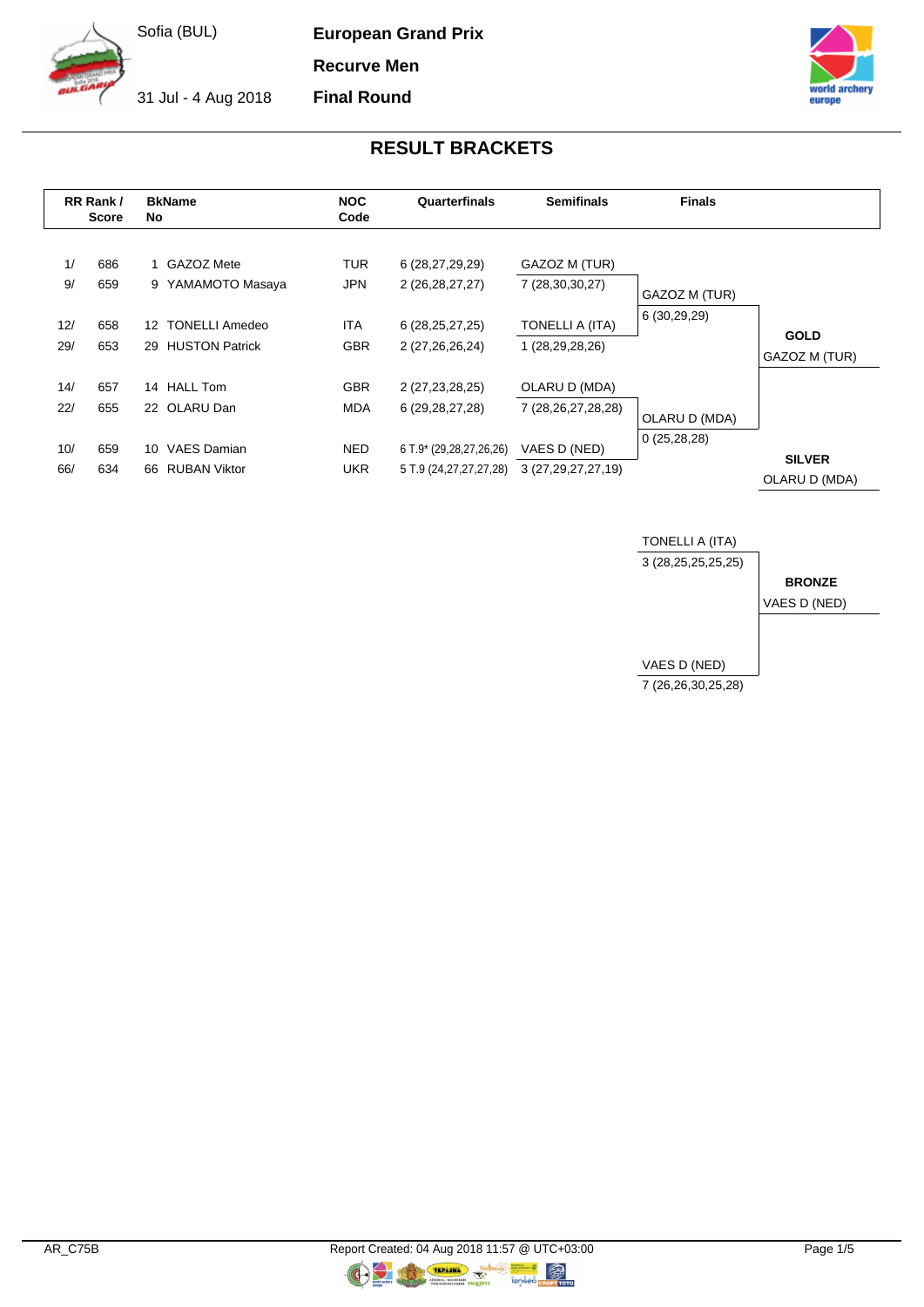

**European Grand Prix**

**Elimination Round**

**Recurve Men**

31 Jul - 4 Aug 2018



# **RESULT BRACKETS**

|            | RR Rank/<br><b>Score</b> | No | <b>BkName</b>                                 | <b>NOC</b><br>Code  | 1/48<br>Elimin. Round                            | 1/24<br>Elimin, Round                     | 1/16<br>Elimin. Round  | 1/8<br>Elimin. Round                   | Quarterfinals      |
|------------|--------------------------|----|-----------------------------------------------|---------------------|--------------------------------------------------|-------------------------------------------|------------------------|----------------------------------------|--------------------|
| 1/         | 686                      |    | 1 GAZOZ Mete                                  | <b>TUR</b>          |                                                  | GAZOZ M (TUR)                             |                        |                                        |                    |
|            |                          |    | pre-seeded in 1/16th                          |                     |                                                  |                                           | GAZOZ M (TUR)          |                                        |                    |
|            |                          |    |                                               |                     |                                                  |                                           | 6 (28, 30, 29, 27, 29) |                                        |                    |
|            |                          |    |                                               |                     |                                                  | -Bye-                                     |                        |                                        |                    |
|            |                          |    |                                               |                     |                                                  |                                           |                        | GAZOZ M (TUR)                          |                    |
| 33/        | 651                      |    | 33 SOULE Quentin                              | <b>FRA01</b>        | 7 (28,29,28,26,27)                               | SOULE Q (FRA01)                           |                        | 6 (29, 29, 28, 30)                     |                    |
| 80/        | 621                      |    | 80 KLEIN Joe                                  | <b>LUX</b>          | 3 (28, 26, 23, 27, 26)                           | 6 (29,29,29)                              | SOULE Q (FRA01)        |                                        |                    |
|            |                          |    |                                               |                     |                                                  |                                           | 4 (29,26,26,29,26)     |                                        |                    |
| 81/<br>32/ | 621<br>652               |    | 81 JEURISSEN Damiaan<br>32 NAPLOSZEK Slawomir | NED01<br><b>POL</b> | 3 (19,26,27,28,28)                               | NAPLOSZEK S (POL)                         |                        |                                        |                    |
|            |                          |    |                                               |                     | 7 (28,28,25,28,30)                               | 0(25, 28, 28)                             |                        |                                        | GAZOZ M (TUR)      |
| 17/        | 656                      |    | 17 TSYBIKZHAPOV Aldar                         | <b>RUS</b>          | 7 (28, 26, 24, 28, 25)                           | TSYBIKZHAPOV A (RUS)                      |                        |                                        | 6 (28,27,29,29)    |
| 96/        | 597                      |    | 96 KOPNIN Aleksey                             | AZE                 | 3 (20, 26, 25, 25, 18)                           | 6 (26, 27, 27, 28, 27)                    | TSYBIKZHAPOV A (RUS)   |                                        |                    |
|            |                          |    |                                               |                     |                                                  |                                           | 2 (28,27,25,27)        |                                        |                    |
| 65/        | 635                      |    | 65 MESTVIRISHVILI Zurab                       | GEO                 | 6 (26,28,25,26)                                  | MESTVIRISHVILI Z (GEO)                    |                        |                                        |                    |
| 48/        | 645                      |    | 48 MARCU Razvan                               | ROU                 | 2 (25,28,25,25)                                  | 4 (26,26,29,26,27)                        |                        | HAVELKO Y (UKR)                        |                    |
| 49/        | 645                      | 49 | <b>CZYZ Pawel</b>                             | <b>POL</b>          | 7 (30,27,26,28,27)                               | CZYZ P (POL)                              |                        | 2 (29, 28, 28, 27)                     |                    |
| 64/        | 636                      |    | 64 DALIDOVICH Pavel                           | <b>BLR</b>          | 3 (27,28,26,26,24)                               | 5 T.8 (26,25,27,30,25)                    |                        |                                        |                    |
|            |                          |    |                                               |                     |                                                  |                                           | HAVELKO Y (UKR)        |                                        |                    |
| 97/        | 594                      |    | 97 POGHOSYAN Levon                            | <b>ARM</b>          | 0(23,25,25)                                      | HAVELKO Y (UKR)                           | 6 (26,30,28,29)        |                                        |                    |
| 16/        | 656                      |    | 16 HAVELKO Yuriy                              | <b>UKR</b>          | 6(26, 26, 27)                                    | 6 T.9 (25,28,29,25,25)                    |                        |                                        |                    |
| 9/         | 659                      |    | 9 YAMAMOTO Masaya                             | <b>JPN</b>          | 6 (27,28,29)                                     | YAMAMOTO M (JPN)                          |                        |                                        |                    |
| 104/       | 569                      |    | 104 MPELLOS Athanasios                        | GRE                 | 0(22,21,28)                                      | 7 (27, 29, 27, 29)                        |                        |                                        |                    |
|            |                          |    |                                               |                     |                                                  |                                           | YAMAMOTO M (JPN)       |                                        |                    |
| 57/        | 639                      |    | 57 SHANNY Itay                                | <b>ISR</b>          | 6 (27,28,28,28)                                  | SHANNY I (ISR)                            | 7 (30,29,29,29)        |                                        |                    |
| 56/        | 640                      |    | 56 HAGEN Paul Andre                           | <b>NOR</b>          | 2 (28,25,27,25)                                  | 1 (25,29,25,28)                           |                        | YAMAMOTO M (JPN)                       |                    |
|            |                          |    |                                               |                     |                                                  |                                           |                        | 7 (28,29,29,28,28)                     |                    |
| 41/<br>72/ | 647<br>629               |    | 41 NESCIOR Andrzej<br>72 MATZKIN Guy          | POL<br><b>ISR</b>   | 6 T.9 (24,30,27,26,27)<br>5 T.7 (28,29,28,26,24) | NESCIOR A (POL)<br>3 (23, 27, 25, 25, 26) |                        |                                        |                    |
|            |                          |    |                                               |                     |                                                  |                                           | DE BACKER K (BEL)      |                                        |                    |
| 89/        | 610                      |    | 89 STUEFER Lukas                              | AUT                 | 5 T.9 (27,26,27,26,25)                           | DE BACKER K (BEL)                         | 1 (25,26,29,28)        |                                        |                    |
| 24/        | 653                      |    | 24 DE BACKER Kurt                             | <b>BEL</b>          | 6 T.9* (24,26,24,28,28)                          | 7 (26, 27, 25, 25, 28)                    |                        |                                        | YAMAMOTO M (JPN)   |
|            |                          |    |                                               |                     |                                                  |                                           |                        |                                        | 2 (26, 28, 27, 27) |
| 25/        | 653                      |    | 25 BANASZAK Jakub                             | POL                 | 3 (28, 23, 25, 28, 25)                           | BATOR S (POL01)                           |                        |                                        |                    |
| 88/        | 611                      |    | 88 BATOR Sebastian                            | POL01               | 7 (22, 25, 25, 29, 27)                           | 7 (27, 25, 28, 27, 27)                    | <b>BATOR S (POL01)</b> |                                        |                    |
| 73/        | 629                      |    | 73 KLEIN Pit                                  | <b>LUX</b>          | 6 (27, 25, 23, 27)                               | KLEIN P (LUX)                             | 2 (26, 26, 23, 23)     |                                        |                    |
| 40/        | 648                      |    | 40 DELILLE Ferdinand                          | FRA04               | 2 (26,24,28,23)                                  | 3 (24, 25, 29, 26, 24)                    |                        |                                        |                    |
|            |                          |    |                                               |                     |                                                  |                                           |                        | JUDD M (GBR)<br>3 (27, 30, 29, 25, 27) |                    |
|            |                          |    |                                               |                     |                                                  | -Bye-                                     |                        |                                        |                    |
|            |                          |    |                                               |                     |                                                  |                                           | JUDD M (GBR)           |                                        |                    |
|            |                          |    | pre-seeded in 1/16th                          |                     |                                                  | JUDD M (GBR)                              | 6 (24, 27, 27, 27)     |                                        |                    |
| 8/         | 660                      |    | 8 JUDD Michael                                | GBR                 |                                                  |                                           |                        |                                        |                    |
|            |                          |    |                                               |                     |                                                  |                                           |                        |                                        |                    |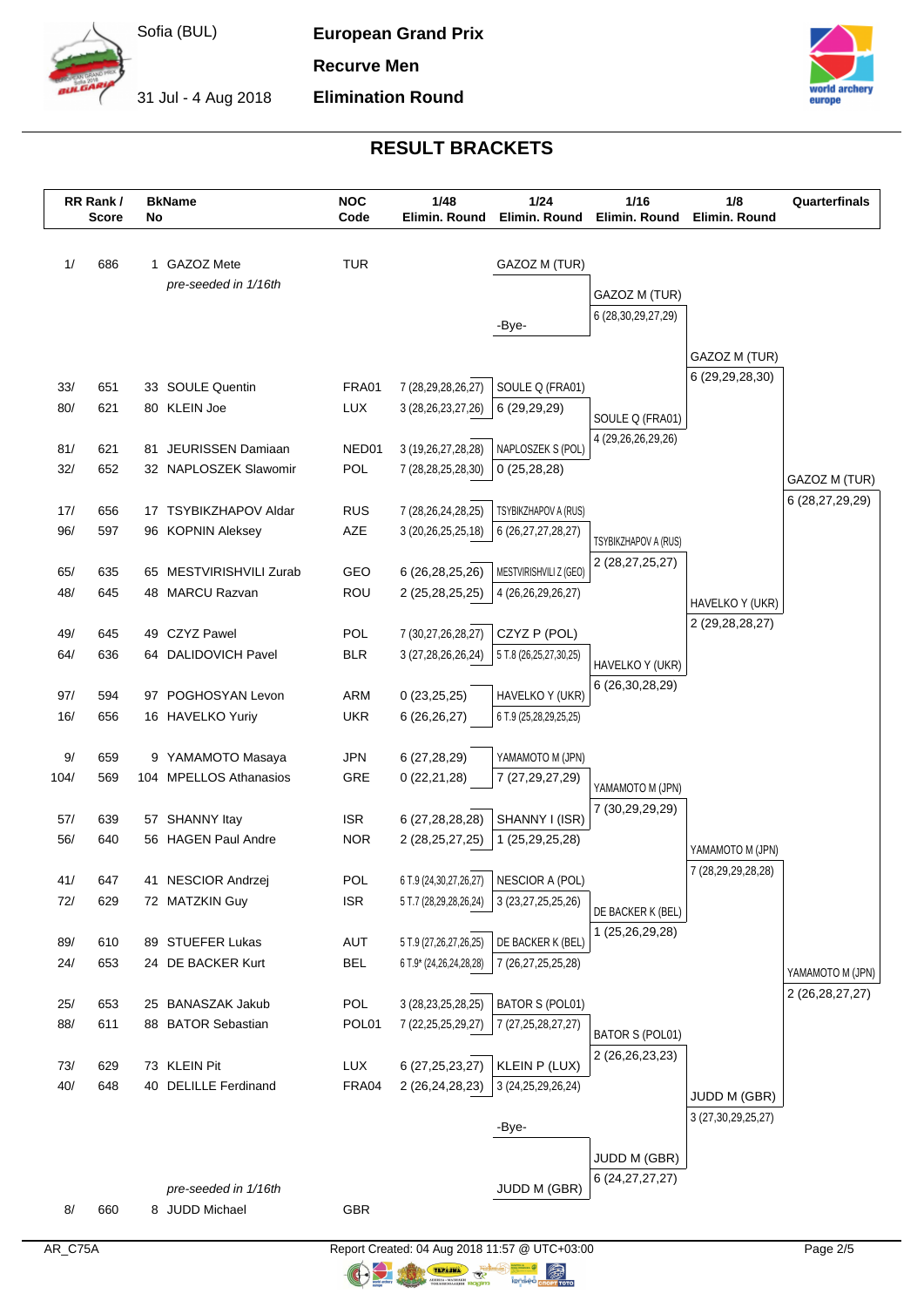

**European Grand Prix**

**Elimination Round**

**Recurve Men**

31 Jul - 4 Aug 2018



# **RESULT BRACKETS**

|             | RR Rank/<br><b>Score</b> | No | <b>BkName</b>                     | <b>NOC</b><br>Code       | 1/48<br>Elimin. Round   | 1/24<br>Elimin. Round    | $1/16$<br>Elimin. Round    | 1/8<br>Elimin, Round                            | Quarterfinals      |
|-------------|--------------------------|----|-----------------------------------|--------------------------|-------------------------|--------------------------|----------------------------|-------------------------------------------------|--------------------|
|             |                          |    |                                   |                          |                         |                          |                            |                                                 |                    |
| 5/          | 664                      |    | 5 SUGIO Tomoki                    | <b>JPN</b>               |                         | SUGIO T (JPN)            |                            |                                                 |                    |
|             |                          |    | pre-seeded in 1/16th              |                          |                         |                          | SUGIO T (JPN)              |                                                 |                    |
|             |                          |    |                                   |                          |                         | -Bye-                    | 4 (28, 29, 28, 27, 25)     |                                                 |                    |
|             |                          |    |                                   |                          |                         |                          |                            |                                                 |                    |
|             |                          |    |                                   |                          |                         |                          |                            | <b>IEPURI G (ROU)</b><br>5 T.7 (28,27,28,28,25) |                    |
| 37/         | 649                      |    | 37 IEPURI Ghenadi                 | <b>ROU</b>               | 6 (28, 28, 27, 26, 28)  | <b>IEPURI G (ROU)</b>    |                            |                                                 |                    |
| 76/         | 624                      |    | 76 CHEREMISKIN Stanislav          | <b>RUS</b>               | 4 (24, 27, 27, 27, 28)  | 6 (28,21,28,24,26)       | <b>IEPURI G (ROU)</b>      |                                                 |                    |
| 85/         | 615                      |    | 85 VELIKOV Vencislav              | <b>BUL</b>               | 1 (26,26,20,24)         | <b>RUFER T (SUI)</b>     | 6 (29, 28, 28, 27, 26)     |                                                 |                    |
| 28/         | 653                      |    | 28 RUFER Thomas                   | SUI                      | 7 (28,26,25,29)         | 4 (26,25,26,28,25)       |                            |                                                 |                    |
|             |                          |    |                                   |                          |                         |                          |                            |                                                 | TONELLI A (ITA)    |
| 21/         | 655                      | 21 | <b>EBERMANN Erik</b>              | CZE                      | 6 (27,27,26,27)         | EBERMANN E (CZE)         |                            |                                                 | 6 (28, 25, 27, 25) |
| 92/         | 603                      |    | 92 APSITIS Janis                  | LAT                      | 2 (22,27,26,25)         | 2 (20,22,28,24)          | MOSESHVILI J (GEO)         |                                                 |                    |
|             |                          |    |                                   |                          |                         |                          | 1 (27, 22, 27, 24)         |                                                 |                    |
| 69/         | 631                      |    | 69 MOSESHVILI Jaba                | GEO                      | 6 T.10 (27,25,29,28,27) | MOSESHVILI J (GEO)       |                            |                                                 |                    |
| 44/         | 647                      |    | 44 HURBAN JR. Vladimir            | <b>SVK</b>               | 5 T.7 (26,29,27,28,28)  | 6 (28, 23, 25, 27)       |                            | TONELLI A (ITA)                                 |                    |
| 53/         | 642                      |    | 53 DANILA Andrei                  | ROU                      | 4 (26,25,28,30,22)      | NIKITSIONAK R (BLR)      |                            | 6 T.8 (29,26,28,26,30)                          |                    |
| 60/         | 639                      |    | 60 NIKITSIONAK Raman              | <b>BLR</b>               | 6 (23, 29, 29, 27, 24)  | 4 (25,26,30,24,26)       |                            |                                                 |                    |
|             |                          |    |                                   |                          |                         |                          | TONELLI A (ITA)            |                                                 |                    |
| 101/        | 584                      |    | 101 KATSAITIS Panagiotis          | GRE                      | 2 (22,24,29,25)         | <b>TONELLI A (ITA)</b>   | 7 (28, 27, 27, 28)         |                                                 |                    |
| 12/         | 658                      |    | 12 TONELLI Amedeo                 | <b>ITA</b>               | 6(27, 27, 27, 27)       | 6 (26,25,26,27,27)       |                            |                                                 |                    |
|             |                          |    |                                   |                          |                         |                          |                            |                                                 |                    |
| 13/<br>100/ | 658<br>585               |    | 13 BROEKSMA Gijs<br>100 RAVID Adi | <b>NED</b><br><b>ISR</b> | 6(28, 28, 28)           | <b>BROEKSMA G (NED)</b>  |                            |                                                 |                    |
|             |                          |    |                                   |                          | 0(26, 25, 24)           | 3 (27,26,28,27,25)       | <b>BILLOUE F (FRA03)</b>   |                                                 |                    |
| 61/         | 638                      | 61 | <b>BILLOUE Florian</b>            | FRA03                    | 6(27, 28, 28)           | <b>BILLOUE F (FRA03)</b> | 6 T.8 (27, 28, 28, 27, 27) |                                                 |                    |
| 52/         | 642                      |    | 52 SHAHNAZARYAN Vasil             | <b>ARM</b>               | 0(26, 27, 24)           | 7 (27,27,25,28,30)       |                            |                                                 |                    |
|             |                          |    |                                   |                          |                         |                          |                            | <b>BILLOUE F (FRA03)</b><br>3 (26,28,26,28,26)  |                    |
| 45/         | 647                      |    | 45 FIRSAU Kiryl                   | <b>BLR</b>               | 6 (26,26,28)            | FIRSAU K (BLR)           |                            |                                                 |                    |
| 68/         | 632                      |    | 68 KRAMER Jannis                  | <b>GER</b>               | 0(24,24,25)             | 6 T.8 (25,26,28,25,25)   | FIRSAU K (BLR)             |                                                 |                    |
|             | 599                      |    | 93 SRDOS Viliam                   | SVK                      | 0(25, 23, 22)           | HASTHI ST (NOR)          | 5 T.7 (29,27,26,30,27)     |                                                 |                    |
| 93/<br>20/  | 655                      |    | 20 HASTHI Sander Thorbjornsen     | <b>NOR</b>               | 6(26,26,29)             | 5 T.6 (18,28,28,22,28)   |                            |                                                 |                    |
|             |                          |    |                                   |                          |                         |                          |                            |                                                 | HUSTON P (GBR)     |
| 29/         | 653                      |    | 29 HUSTON Patrick                 | GBR                      | 6 (27,28,28,28,30)      | HUSTON P (GBR)           |                            |                                                 | 2 (27,26,26,24)    |
| 84/         | 616                      |    | 84 DAL Erdal Meric                | <b>TUR</b>               | 4 (28,27,24,29,21)      | 6 (25,28,26,30,28)       | <b>HUSTON P (GBR)</b>      |                                                 |                    |
|             |                          |    |                                   |                          |                         |                          | 6 (28, 28, 28, 28, 28)     |                                                 |                    |
| 77/         | 623                      |    | 77 KRESALA Josef                  | CZE                      | 2 (25,26,25,24)         | ROOS S (BEL)             |                            |                                                 |                    |
| 36/         | 650                      |    | 36 ROOS Senna                     | <b>BEL</b>               | 6 (23,27,29,27)         | 4 (27, 25, 28, 28, 26)   |                            | <b>HUSTON P (GBR)</b>                           |                    |
|             |                          |    |                                   |                          |                         | -Bye-                    |                            | 7 (28,25,27,28,29)                              |                    |
|             |                          |    |                                   |                          |                         |                          |                            |                                                 |                    |
|             |                          |    |                                   |                          |                         |                          | IVANYTSKYY H (UKR)         |                                                 |                    |
|             |                          |    | pre-seeded in 1/16th              |                          |                         | IVANYTSKYY H (UKR)       | 4 (29, 27, 27, 28, 28)     |                                                 |                    |
| 4/          | 668                      |    | 4 IVANYTSKYY Heorhiy              | <b>UKR</b>               |                         |                          |                            |                                                 |                    |
|             |                          |    |                                   |                          |                         |                          |                            |                                                 |                    |

**ORIGINAL**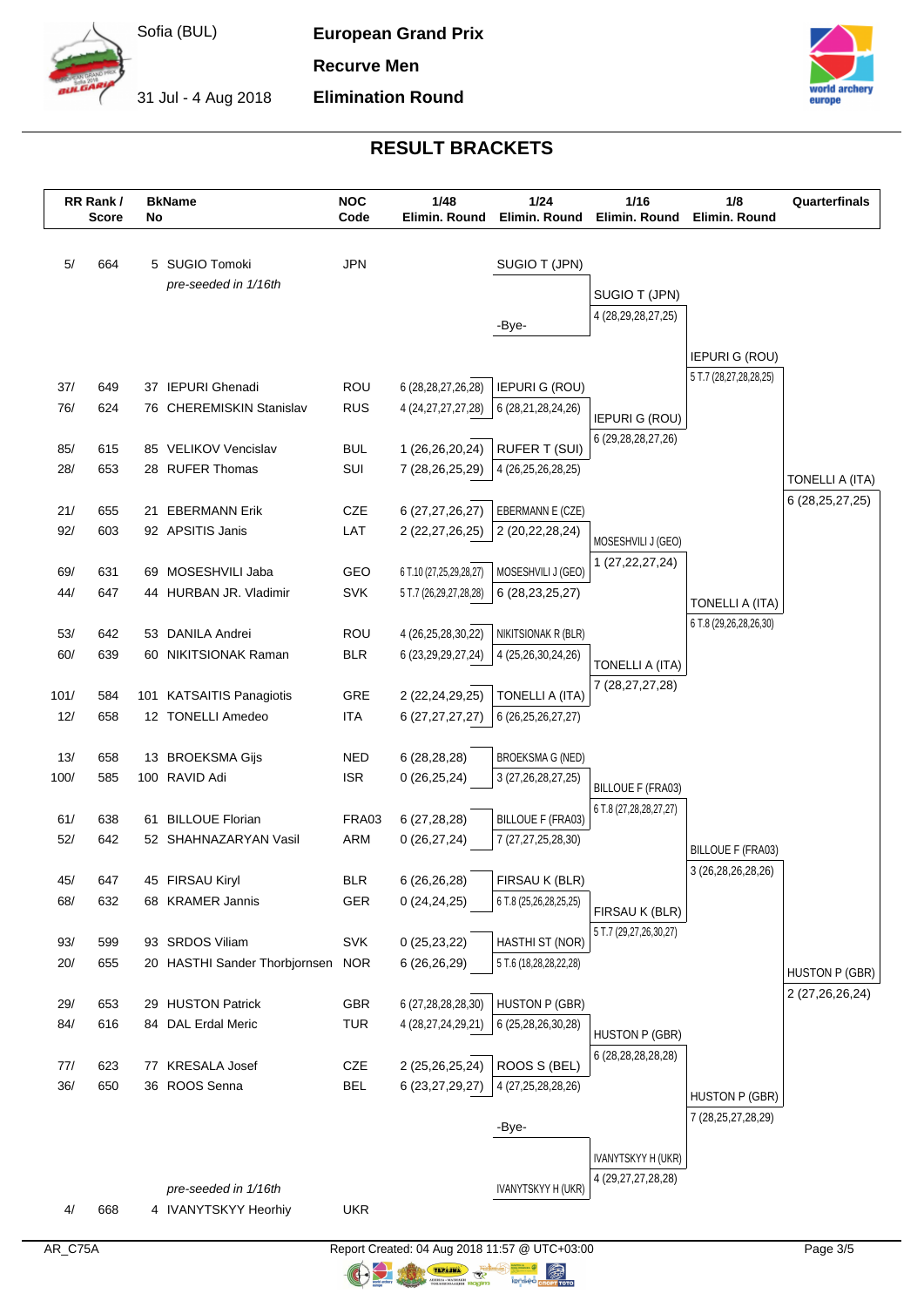

**European Grand Prix**

**Elimination Round**

**Recurve Men**

31 Jul - 4 Aug 2018



# **RESULT BRACKETS**

|            | RR Rank/<br><b>Score</b> | No | <b>BkName</b>                                  | <b>NOC</b><br>Code       | 1/48<br>Elimin. Round                        | 1/24<br>Elimin. Round                      | 1/16<br>Elimin. Round     | 1/8<br>Elimin. Round   | Quarterfinals      |
|------------|--------------------------|----|------------------------------------------------|--------------------------|----------------------------------------------|--------------------------------------------|---------------------------|------------------------|--------------------|
|            |                          |    |                                                |                          |                                              |                                            |                           |                        |                    |
| 3/         | 669                      |    | 3 GSTOETTNER Andreas                           | <b>AUT</b>               |                                              | <b>GSTOETTNER A (AUT)</b>                  |                           |                        |                    |
|            |                          |    | pre-seeded in 1/16th                           |                          |                                              |                                            | <b>GSTOETTNER A (AUT)</b> |                        |                    |
|            |                          |    |                                                |                          |                                              |                                            | 6 (25,28,28,27,28)        |                        |                    |
|            |                          |    |                                                |                          |                                              | -Bye-                                      |                           |                        |                    |
|            |                          |    |                                                |                          |                                              |                                            |                           | GSTOETTNER A (AUT)     |                    |
| 35/        | 650                      |    | 35 AK Samet                                    | <b>TUR</b>               | 7 (24, 26, 26, 27, 26)                       | AK S (TUR)                                 |                           | 4 (26,27,29,28,27)     |                    |
| 78/        | 623                      |    | 78 KALOGIANNIS Basileios                       | GRE                      | 3 (22,29,26,26,24)                           | 6 T.9* (27,28,26,27,28)                    | AK S (TUR)                |                        |                    |
|            |                          |    |                                                |                          |                                              |                                            | 4 (29,27,25,29,27)        |                        |                    |
| 83/<br>30/ | 619<br>652               |    | 83 DIMITROV Dragomir<br>30 PRILEPOV Anton      | <b>BUL</b><br><b>BLR</b> | 0(25, 22, 20)<br>6(26, 24, 25)               | PRILEPOV A (BLR)<br>5 T.9 (26,29,28,27,26) |                           |                        |                    |
|            |                          |    |                                                |                          |                                              |                                            |                           |                        | HALL T (GBR)       |
| 19/        | 655                      |    | 19 HUNBIN Oleksii                              | <b>UKR</b>               | 6 (26,27,29,28,28)                           | HUNBIN O (UKR)                             |                           |                        | 2 (27, 23, 28, 25) |
| 94/        | 599                      |    | 94 HAZARUMYAN Gevorg                           | ARM                      | 4 (27, 29, 25, 25, 23)                       | 2 (28,27,30,26)                            | FABER F (SUI)             |                        |                    |
|            |                          |    |                                                |                          |                                              |                                            | 2 (27, 26, 27, 27)        |                        |                    |
| 67/<br>46/ | 632<br>646               |    | 67 BUCKI Mateusz<br>46 FABER Florian           | POL<br>SUI               | 4 (20,24,28,27,27)<br>6 (24, 28, 27, 25, 28) | FABER F (SUI)<br>6 (29, 28, 27, 28)        |                           |                        |                    |
|            |                          |    |                                                |                          |                                              |                                            |                           | HALL T (GBR)           |                    |
| 51/        | 643                      |    | 51 KARAGEORGIOU Alexandros GRE                 |                          | 7 (29, 28, 27, 28)                           | KARAGEORGIOU A (GRE)                       |                           | 6 (27,27,27,28,29)     |                    |
| 62/        | 638                      |    | 62 VOZECH Jan                                  | CZE                      | 1 (24,26,27,26)                              | 0(25,25,27)                                | HALL T (GBR)              |                        |                    |
|            |                          |    |                                                |                          |                                              |                                            | 6 (27,27,28,27)           |                        |                    |
| 99/<br>14/ | 587<br>657               |    | 99 GUDJONSSON Gudmundur Orn ISL<br>14 HALL Tom | GBR                      | 0(22, 24, 28)<br>6 (28,26,29)                | HALL T (GBR)<br>6(28, 28, 29)              |                           |                        |                    |
|            |                          |    |                                                |                          |                                              |                                            |                           |                        |                    |
| 11/        | 659                      |    | 11 LIAHUSHEV Alexander                         | <b>BLR</b>               | 6(26,30,28)                                  | LIAHUSHEV A (BLR)                          |                           |                        |                    |
| 102/       | 574                      |    | 102 ALLAHVERDIYEV Fuad                         | AZE                      | 0(25, 28, 21)                                | 7 (28, 28, 25, 29, 28)                     | LIAHUSHEV A (BLR)         |                        |                    |
| 59/        | 639                      | 59 | KASPROWSKI Oskar                               | POL                      |                                              | KASPROWSKI O (POL)                         | 1 (27,27,29,28)           |                        |                    |
| 54/        | 641                      |    | 54 IRRASCH Dominik                             | AUT                      | 7 (26,27,28,27,26)<br>3 (25,29,26,27,21)     | 3 (27, 28, 27, 28, 26)                     |                           |                        |                    |
|            |                          |    |                                                |                          |                                              |                                            |                           | OLARU D (MDA)          |                    |
| 43/        | 647                      |    | 43 THOMAS Antoine                              | <b>FRA02</b>             | 6 (26,28,27,26)                              | THOMAS A (FRA02)                           |                           | 6 (27,28,27,30,28)     |                    |
| 70/        | 631                      |    | 70 TSARANKOU Sviataslau                        | <b>BLR</b>               | 2 (26,24,25,26)                              | 4 (29, 28, 28, 27, 28)                     | OLARU D (MDA)             |                        |                    |
| 91/        | 608                      |    | 91 KIVILO Karl                                 | <b>EST</b>               | 0(23, 24, 20)                                | OLARU D (MDA)                              | 7 (29,28,29,30)           |                        |                    |
| 22/        | 655                      |    | 22 OLARU Dan                                   | <b>MDA</b>               | 6 (27,27,29)                                 | 6 (29,26,28,28,30)                         |                           |                        |                    |
|            |                          |    |                                                |                          |                                              |                                            |                           |                        | OLARU D (MDA)      |
| 27/        | 653                      |    | 27 MIHALIC Matija                              | CRO                      | 4 (24, 26, 27, 29, 26)                       | STEFANOVIC N (SRB)                         |                           |                        | 6 (29, 28, 27, 28) |
| 86/        | 614                      |    | 86 STEFANOVIC Nikola                           | SRB                      | 6 (27,24,30,25,27)                           | 4 (25, 28, 27, 28, 26)                     | FRANCU O (SVK)            |                        |                    |
| 75/        | 626                      |    | 75 FRANCU Ondrej                               | SVK                      | 6 T.10, X (25, 25, 24, 26, 25)               | FRANCU O (SVK)                             | 0(25, 27, 25)             |                        |                    |
| 38/        | 649                      |    | 38 PKHAKADZE Lasha                             | GEO                      | 5 T.10,10 (27,27,23,26,24)                   | 6 (26, 23, 28, 26, 28)                     |                           |                        |                    |
|            |                          |    |                                                |                          |                                              |                                            |                           | KRIVOLAP A (RUS)       |                    |
|            |                          |    |                                                |                          |                                              | -Bye-                                      |                           | 4 (28, 25, 27, 27, 28) |                    |
|            |                          |    |                                                |                          |                                              |                                            | KRIVOLAP A (RUS)          |                        |                    |
|            |                          |    | pre-seeded in 1/16th                           |                          |                                              | <b>KRIVOLAP A (RUS)</b>                    | 6(28, 29, 27)             |                        |                    |
| 6/         | 663                      |    | 6 KRIVOLAP Alexey                              | <b>RUS</b>               |                                              |                                            |                           |                        |                    |

**ORIGINAL**